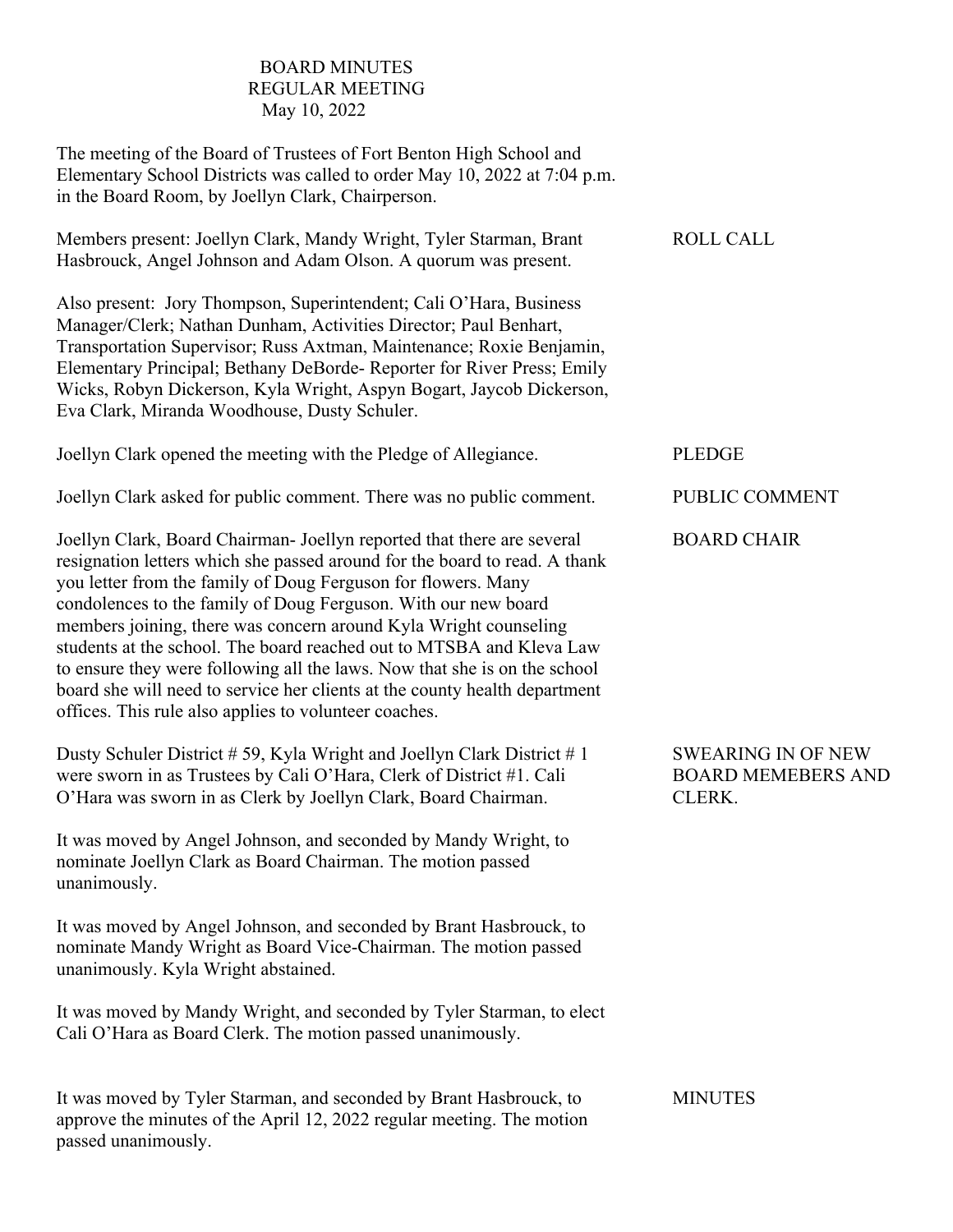It was moved by Brant Hasbrouck, and seconded by Tyler Starman, to approve payment of warrants. The motion passed unanimously.

> Payroll:95730-95797 Claims: 60566-60636

Roxie Benjamin, Elementary Report- Reported that they held their preschool screening - there are 19 students registered. Thank you to the Parent Team for the teacher appreciation meal. The senior citizen lunch was a great day. It was fun to see how excited the kids were to perform for them. Thank you to Peggy Gannon and Andrew Kilpatrick for the great performances, they spent lots of time getting the kids ready for the program. The 5<sup>th</sup> grade canoe trip was a great success. Thank you to Mrs. McDonald for all her hard work organizing for all the trips she plans for the kids. Teachers completed the Right Brain Training conducted by Jamie Sommerfield. The year-end assembly and  $6<sup>th</sup>$  grade graduation will be May 24<sup>th</sup>. There will be a summer school program for Title 1 and Special Ed students starting in July. See attached report.

Russ Axtman, Maintenance- Reported that still working on bid packet for the elementary kitchen project, waiting on reporting items from OPI. Getting list ready for summer work to start, will be looking to hire summer help at the next meeting. See attached report

Nathan Dunham, Athletic Director– Reported that all the track, golf, and tennis meets have been great. Longhorn Day was a great success; lots of work was done in the community. All the kids had a great time. Thank you to Paul and the bus drivers. The teams have been traveling a lot. Paul does a great job of keeping everyone on the road. Upcoming events for the last few weeks of school. District track 5/12, divisional tennis 5/14-5/15, middle school track last meet of the year 5/14, state golf in Sidney 5/16- 5/18. May 24<sup>th</sup> is the Booster Club End-of-Year Activities Banquet.

It was moved by Angel Johnson, and seconded by Tyler Starman, to approve the MHSA dues for the year 2022-2023 and concussion insurance. Motion passed unanimously.

It was moved by Brant Hasbrouck, and seconded by Mandy Wright, to approve Amy Hanson as Speech & Drama Coach. Motion passed unanimously.

It was moved by Brant Hasbrouck, and seconded by Tyler Starman, to approve Shana Diekhans as Head Volleyball Coach and Kinsey Claassen as Assistant Volleyball Coach. Motion passed unanimously.

It was moved by Mandy Wright, and seconded by Angel Johnson, to approve Skip Ross and Connor McKillop as Assistant High School Football Coaches. Motion passed unanimously.

Jory Thompson, HS/MS report – Reported that things are busy wrapping up the school year. If anyone would like to volunteer to hand out diplomas that would be great. It has been a great year with so many great things happening at our school. He will conduct interviews next week for the

WARRANTS

#### ELEMENTARY PRINCIPAL REPORT

#### MAINTENANCE REPORT

#### ACTIVITY REPORT

# MHSA DUES

SPEECH & DRAMA COACH

HIGH SCHOOL VOLLEYBLL COACHES

HIGH SCHOOL FOOTBALL ASSISTANT **COACHES** 

7-12 PRINCIPAL REPORT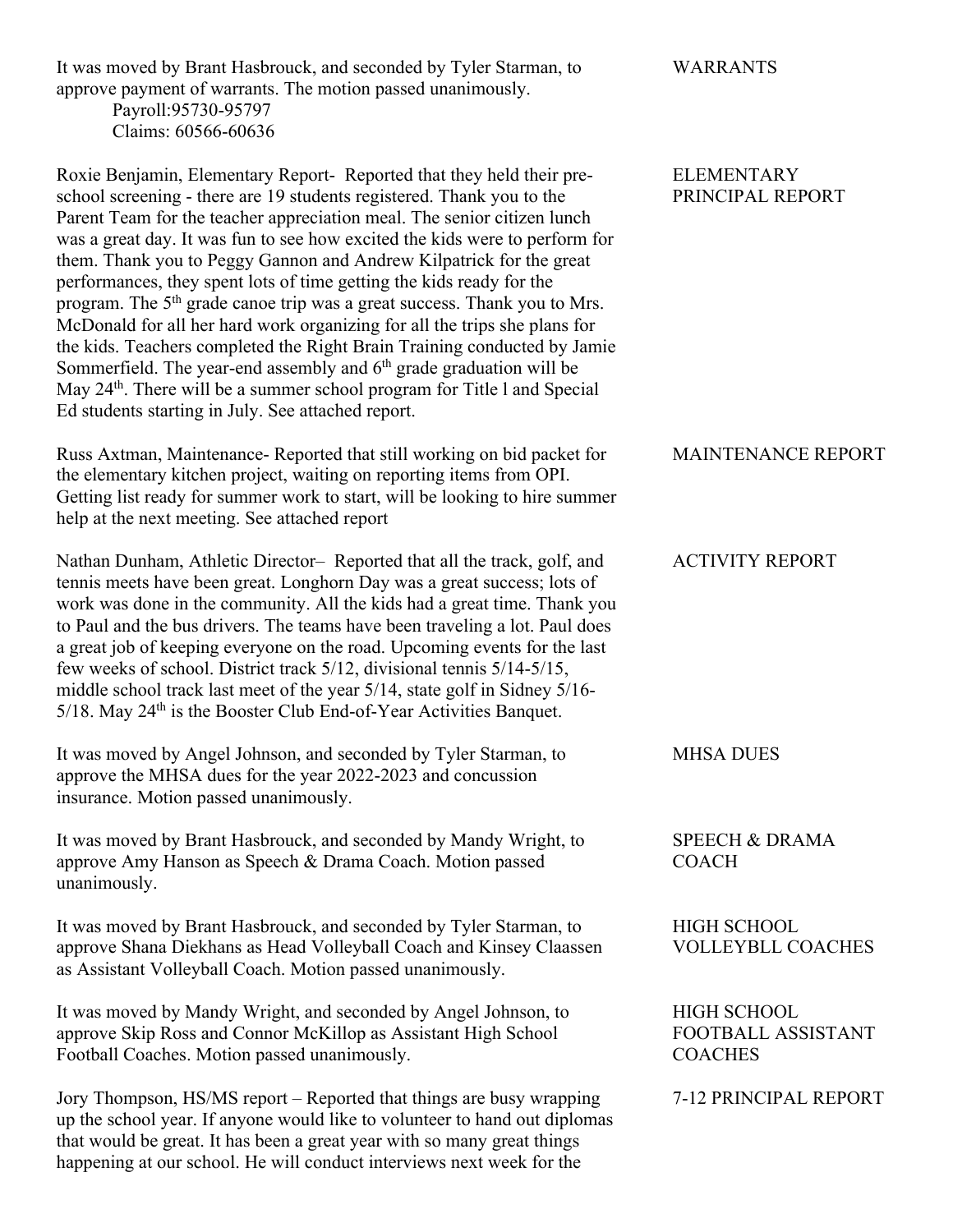math position. Hoping to get some applications for the music position. See attached report.

It was moved by Mandy Wright, and seconded by Adam Olson, to approve the re-hire of the following elementary school classified employees.

| Jolene Danbrook            | <b>Travis Donner</b> |  |
|----------------------------|----------------------|--|
| Kalli Haynes               | Lindsey Langer       |  |
| JoAnna Smith               | Mark Smith           |  |
| <b>Esme Teeters</b>        | Lori Ullery          |  |
| Motion passed unanimously. |                      |  |

Mel Donner Sandra Nelson Sarah Smith Fusae Vaughn

It was moved by Tyler Starman, and seconded by Angel Johnson, to approve the re-hire of the following high school classified employees. Roxie Allen Mark Ayers Harry Buckingham Michelle Erickson Amy Hanson Wendy Krovoza Larry McGarvey Vickie O'Hara (Aide/bus driver) Patrice MacDonald Wes Skerritt Connie Walker Amanda Wolfe (Aide/custodian) Motion passed unanimously.

It was moved by Angel Johnson, and seconded by Brant Hasbrouck, to approve re-hire of Paul Benhart, Transportation Supervisor. Motion passed unanimously.

It was moved by Mandy Wright, and seconded by Brant Hasbrouck, to approve re-hire of Russ Axtman, Maintenance Supervisor. Motion passed unanimously.

It was moved by Mandy Wright, and seconded by Joellyn Clark, to approve re-hire of Roxie Benjamin, Elementary Principal. Motion passed unanimously.

It was moved by Mandy Wright, and seconded by Adam Olson, to approve re-hire of Cali O'Hara, Business Manager. Motion passed unanimously.

Cali O'Hara, Business Manager – Reported that the general fund budget for the current school year is sitting about the same level as last year. The transportation budget is tighter than it has been in years past with the increase in fuel costs. The school election has been completed with the elementary school levy passing, Kyla Wright and Joellyn Clark winning the election in District # 1 and new board member Dusty Schuler for District #56.

It was moved by Mandy Wright, and seconded by Tyler Starman, to approve allowing the business manager to pay bills through June. Motion passed unanimously.

It was moved by Brant Hasbrouck, and seconded by Dusty Schuler, to approve obsolete property of: Grizzly 52" Precision foot/shear cap mild steel. Minimum bid of \$500. Motion passed unanimously.

## RE-HIRE ELEMENTARY CLASSIFIED EPLOYEES

### RE-HIRE HIGH SCHOOL CLASSIFED EMPLOYEES

# RE-HIRE OF TRANSPORTATION

RE-HIRE OF MAINTENANCE SUPERVISIOR

RE-HIRE OF ELEMENTARY PRINCIPAL

RE-HIRE OF BUSINESS MANAGER

CLERKS REPORT

PAY BILLS THROUGH JUNE

OBSOLETE PROPERTY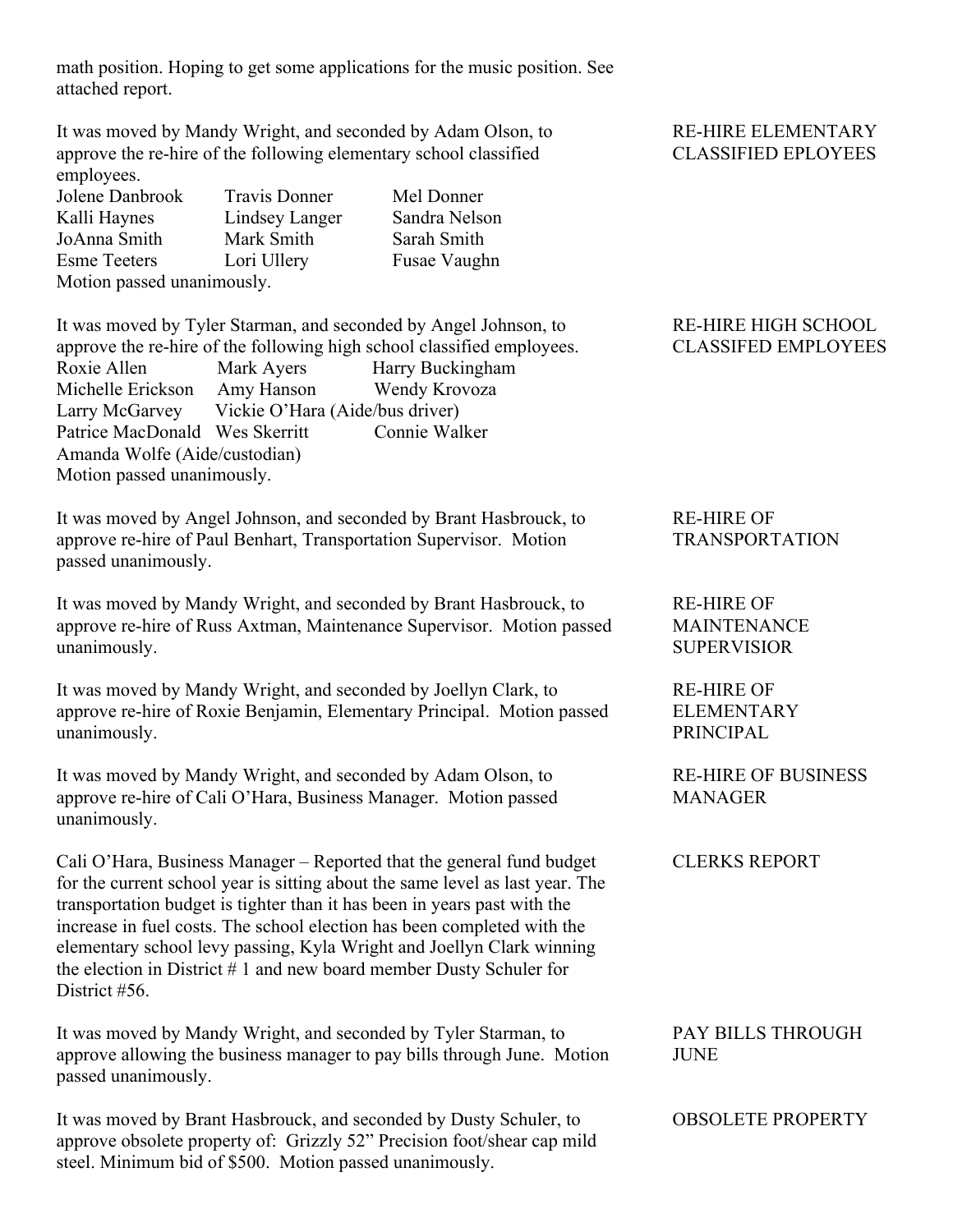### Committee Reports –

Policy Committee- Mandy Wright reported that they recommended the following policy changes. 3100- required changes option B, 1520- required changes, 2161P- required changes, 2167- required changes, 2168- required changes, 2170- No, 2312- required changes, 2510- required changes, 3121- required changes, 3305- not adopted, 3310- Yes, 3413F1- Yes, 3413F2- Yes, 3416- required change, 3612,3612F,3612P-Yes, 5121- No, 5223- required changes, 5228P- Yes, 5314- Yes, 5312-Yes, 5450- Yes, 5450F-Yes, 5450P- Yes, 7265- No, 8300- No, 8502- No. This will be the first reading. She also recommends the attached performance evaluation for the business manager/clerk, to be performed annually in April/May.

Extra-Curricular Committee- Tyler Starman reported that they have reviewed the rule changes from MHSA. The rule change regarding the 8<sup>th</sup> graders to play high school sports. They will continue to follow the board policy of no  $8<sup>th</sup>$  graders are allowed to play individual high school sports, but will be allowed to join a team if there is less than 15 high school participants.

Personnel Committee- Mandy Wright reported that they have settled with the classified employees for a 1-year contract with a 6% pay increase, and an additional \$100 towards insurance. As well as the language change regarding emergency leave.

It was moved by Angel Johnson, and seconded by Mandy Wright, to approve the Classified negotiation of 6% increase for 2022-2023, with \$100 additional for insurance; and the language change around emergency leave. Motion passed unanimously.

It was moved by Mandy Wright, and seconded by Adam Olson, to approve a salary increase for Cali O'Hara, Business Manager. Motion passed unanimously.

It was moved by Adam Olson, and seconded by Angel Johnson, to approve a salary increase for Roxie Benjamin, Elementary Principal. Motion passed unanimously.

Resignations – Jory Thompson reported the following resignations: Marjorie Schuler, Tabitha Roth, Andrew Kilpatrick, Bailey Bahnmiller.

It was moved by Mandy Wright, and seconded by Tyler Starman, to hire Jace Thompson and Amanda Wolfe as Summer Maintenance. Motion passed unanimously.

It was moved by Mandy Wright, and seconded by Adam Olson, to hire Elizabeth Southard as Elementary Title 1/Student Safety Teacher. Motion passed unanimously

It was moved by Mandy Wright, and seconded by Tyler Starman, to hire Eleanor Bowers as a substitute. Motion passed unanimously.

## COMMITTEE REPORTS

## POLICY COMMITTEE

EXTRA CURRICULAR **COMMITTEE** 

#### PERSONNEL COMMITTEE

CLASSIFIED PAY INCREASE

BUSINESS MANAGER SALARY INCREASE

ELEMENTRAY PRINCIPAL SALARY INCREASE

RESIGNATIONS

HIRES: SUMMER MAINTEANCE

TITLE 1 / STUDENT SAFETY TEACHER

**SUBSTITUTE**